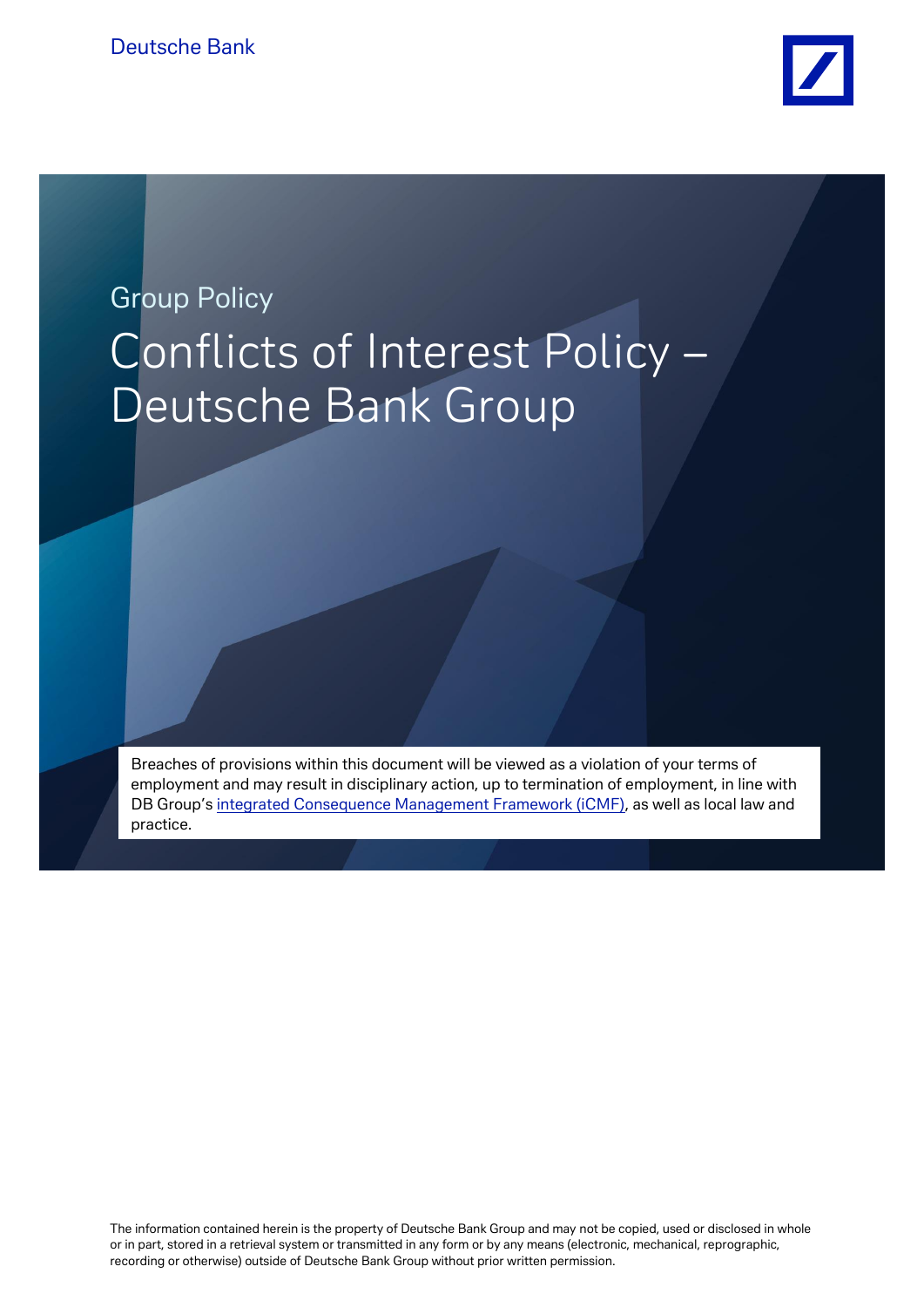# **Table of Contents**

| 0. |                                                                                                                                                                                         |                                                                                 |    |
|----|-----------------------------------------------------------------------------------------------------------------------------------------------------------------------------------------|---------------------------------------------------------------------------------|----|
| 1. |                                                                                                                                                                                         |                                                                                 |    |
| 2. |                                                                                                                                                                                         |                                                                                 |    |
| 3. |                                                                                                                                                                                         |                                                                                 |    |
| 4. |                                                                                                                                                                                         |                                                                                 |    |
|    | 4.1.                                                                                                                                                                                    |                                                                                 |    |
|    | 4.2.                                                                                                                                                                                    |                                                                                 |    |
|    | 4.3.                                                                                                                                                                                    |                                                                                 |    |
|    | 4.4.                                                                                                                                                                                    |                                                                                 |    |
| 5. |                                                                                                                                                                                         |                                                                                 |    |
| 6. |                                                                                                                                                                                         |                                                                                 |    |
|    |                                                                                                                                                                                         | Annex 1: Conflicts of Interest relationships, scenarios and specific examples11 |    |
|    | Annex 2: Description of organisational arrangements relating to Conflicts of Interest 14<br>Annex 3: Description of policies, procedures, systems and controls relating to Conflicts of |                                                                                 |    |
|    |                                                                                                                                                                                         |                                                                                 | 16 |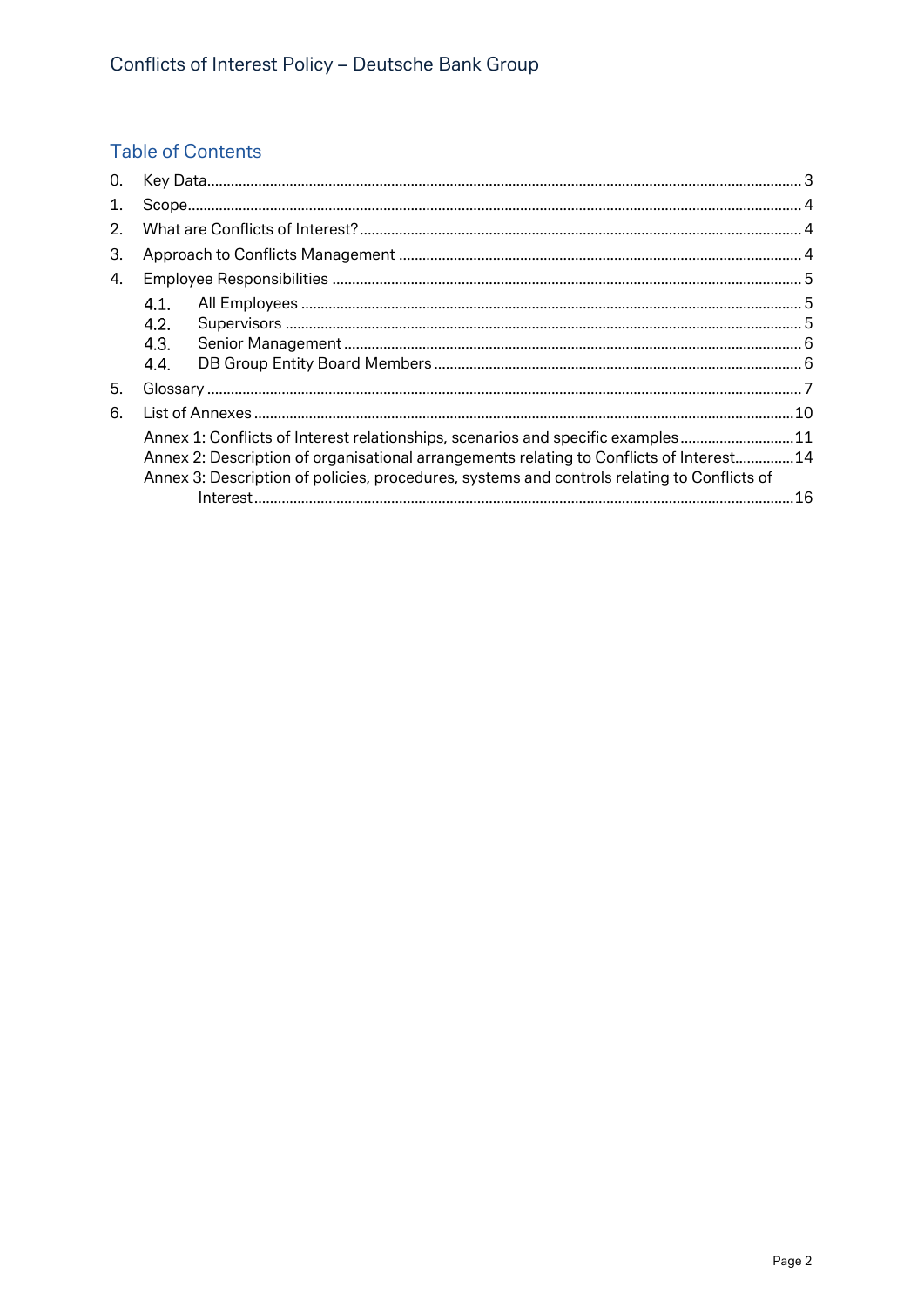# <span id="page-2-0"></span>0. Key Data

#### **Summary**

This policy sets out the Bank's arrangements in connection with the identification, documentation, escalation and management of Conflicts of Interest, including where such Conflicts of Interest arise in the context of MiFID Business.

| <b>Document Category</b>                                                                    |             |                                          |  |                                                                        |   |
|---------------------------------------------------------------------------------------------|-------------|------------------------------------------|--|------------------------------------------------------------------------|---|
| <b>Group Policy</b>                                                                         | $\boxtimes$ | Non-Group Policy                         |  | П                                                                      |   |
| <b>Group Procedure</b>                                                                      | $\Box$      | Non-Group Procedure                      |  | □                                                                      |   |
|                                                                                             |             |                                          |  |                                                                        |   |
| Applicability                                                                               |             |                                          |  |                                                                        |   |
| DB Group                                                                                    | $\boxtimes$ | Restricted to:                           |  |                                                                        |   |
|                                                                                             |             |                                          |  |                                                                        |   |
| <b>Issuing Unit</b><br>Compliance                                                           |             |                                          |  |                                                                        |   |
|                                                                                             |             |                                          |  |                                                                        |   |
| <b>Risk Type</b>                                                                            |             | <b>Conflicts of Interest</b>             |  |                                                                        |   |
| <b>Risk Type Authorisation</b>                                                              |             |                                          |  |                                                                        |   |
| (i)<br>Risk Type Control Function, as per Group's risk Type taxonomy; and/or<br>$\boxtimes$ |             |                                          |  |                                                                        |   |
| (ii)                                                                                        |             |                                          |  | Approval by the relevant Risk Type Controller/RTC Contact/issuing Unit | П |
| (iii)                                                                                       |             | Management Board resolution              |  |                                                                        | П |
| (iv)                                                                                        |             | <b>Business Allocation Plan of DB AG</b> |  |                                                                        | П |
|                                                                                             |             |                                          |  |                                                                        |   |
| <b>Addressees</b>                                                                           |             |                                          |  |                                                                        |   |
| All Employees of DB Group except DWS                                                        |             |                                          |  |                                                                        |   |
| <b>Management Board approval</b><br>Date of approval<br>20.12.2016<br>$\boxtimes$           |             |                                          |  |                                                                        |   |
| Publication date<br><b>Implementation Date</b>                                              |             |                                          |  |                                                                        |   |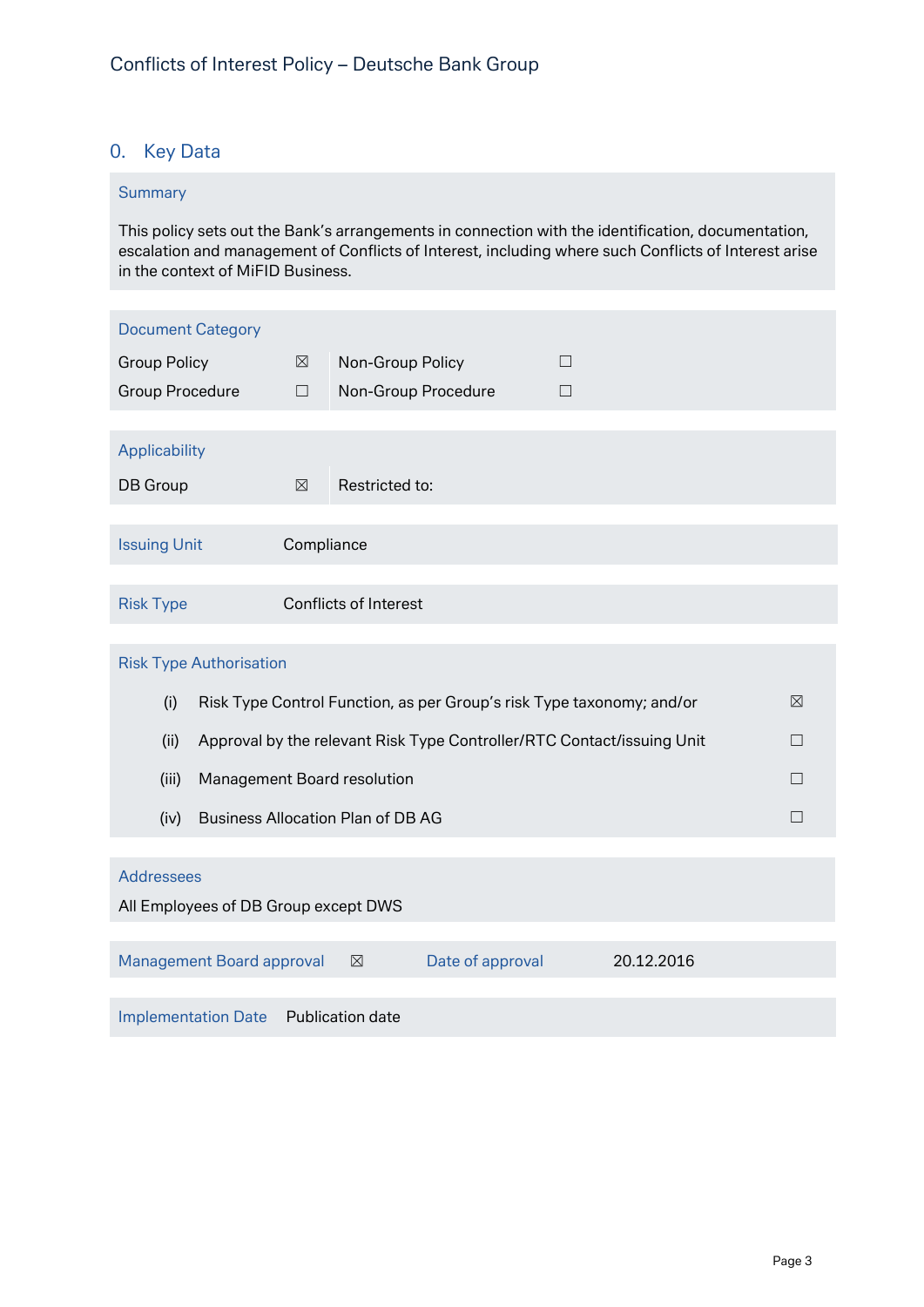# <span id="page-3-0"></span>1. Scope

This policy sets out the Bank's arrangements in connection with the identification, documentation, escalation and management of Conflicts of Interest, including where such Conflicts of Interest arise in the context of MiFID Business.

This policy applies to all Employees. It also applies to Contingent Workers. Managers of Units that engage Contingent Workers must familiarise themselves with the requirements in this policy and must exercise their supervisory duties accordingly.

Capitalised terms have the meaning ascribed to them in section 5.

# <span id="page-3-1"></span>2. What are Conflicts of Interest?

A Conflict of Interest is a situation where one or more persons or entities have competing interests and the serving of one interest may involve detriment to another. This policy applies to the extent that a Conflict of Interest gives rise to the risk of one or more of the following:

- i. the Bank and/or an Employee failing to comply with legal or regulatory obligations;
- ii. the Bank and/or an Employee failing to fulfil a duty of care, trust or loyalty owed to another person or entity such as a Client;
- iii. an Employee's professional judgement and objectivity being compromised and/or hindering the proper discharge of their duties and responsibilities;
- iv. an Employee engaging in unethical conduct; and/or
- v. the Bank obtaining improper advantage or treatment or giving rise to the appearance of impropriety and reputational damage, including as it relates to the manner in which business is awarded to or by the Bank.

A Conflict of Interest under this policy includes both an actual Conflict of Interest (i.e. a Conflict of Interest that has arisen) and a potential Conflict of Interest (i.e. a Conflict of Interest that may arise given particular facts and circumstances). It also includes a perceived Conflict of Interest (i.e. a situation which may give rise to the perception of a Conflict of Interest), even where a Conflict of Interest may not in fact exist.

Certain Conflicts of Interest are persistent and need to be managed on an ongoing basis, while others may arise in relation to a single event (e.g. a transaction) and can usually be managed by one-off measures.

Failure to identify and appropriately manage Conflicts of Interest could result in inappropriate or a range of adverse consequences for Clients, the Bank and Employees, such as reputational damage, damage to client relationships and loss of client business, regulatory sanctions, and risk of litigation. To assist in the identification of Conflicts of Interest, [Annex 1](#page-9-0) includes non-exhaustive lists of (i) relationships where Conflicts of Interest may arise and (ii) Conflicts of Interest scenarios, as well as (iii) a sample of specific examples of circumstances in which these Conflicts of Interest arise.

# <span id="page-3-2"></span>3. Approach to Conflicts Management

The Bank seeks to ensure that a Conflict of Interest does not adversely affect the interests of Clients, the Bank, its shareholders or other stakeholders through the identification, prevention or management of the Conflict of Interest.

Some Conflicts of Interest are not permitted as a matter of law or regulation and others are permitted so long as the Bank has appropriate means by which to manage them. The Bank may utilise a number of means (which may be used individually or in combination) to manage a Conflict of Interest including:

- i. organisational arrangements which are described in [Annex 2;](#page-9-0)
- ii. policies, procedures, systems and controls which are described in [Annex 3;](#page-9-0)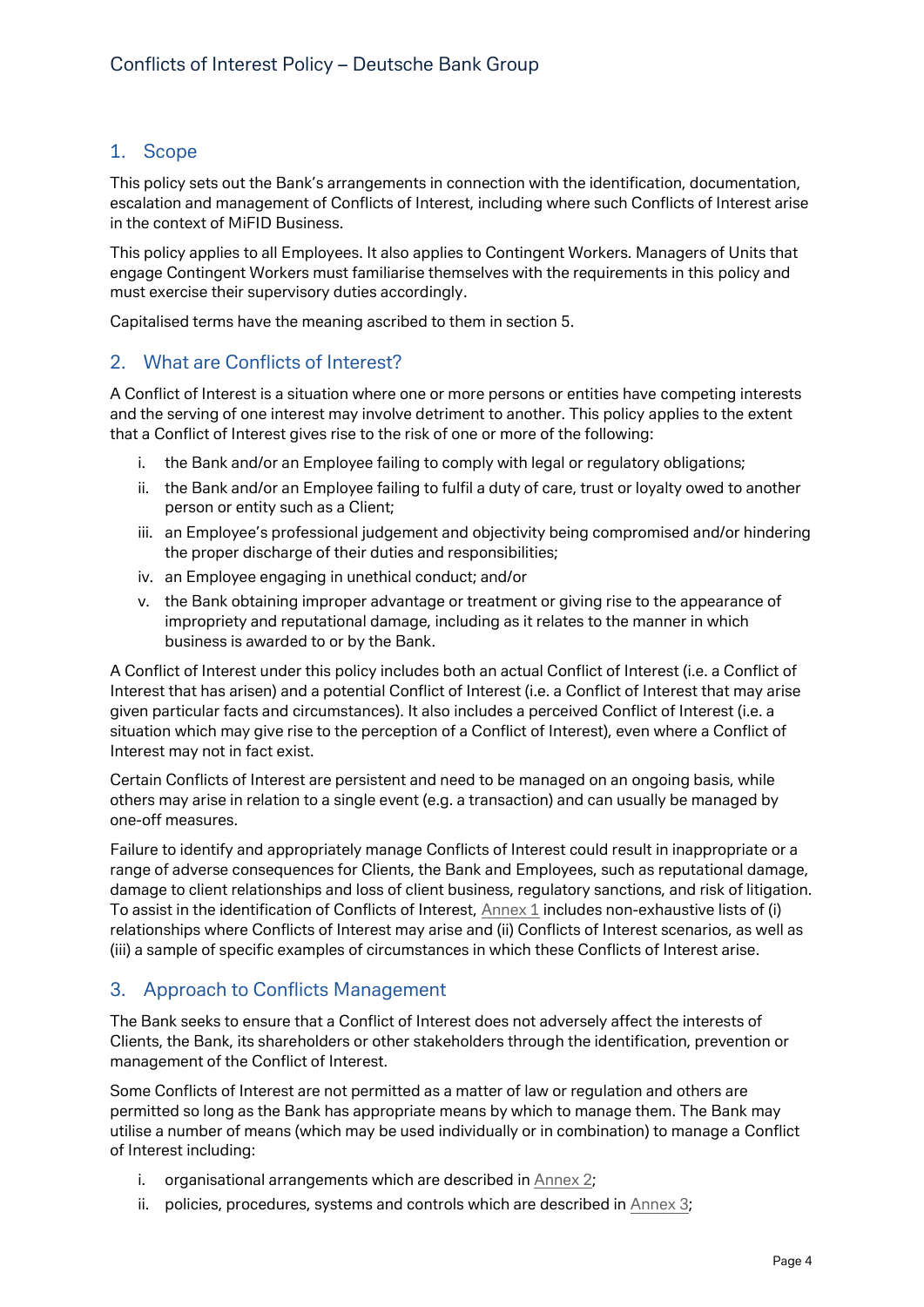- iii. disclosure designed to inform the affected parties of the Conflict of Interest and its likely impact on them which is described in [Annex 3;](#page-9-0) or
- iv. avoidance of the service, activity or matter giving rise to the Conflict of Interest where the Conflict of Interest cannot be prevented or managed effectively using other means.

## <span id="page-4-0"></span>4. Employee Responsibilities

As part of the Bank's approach to conflicts management, Employees must fulfil the responsibilities outlined below when performing their roles at the Bank.

# <span id="page-4-1"></span>All Employees

All Employees are responsible for identifying and managing Conflicts of Interest on an ongoing basis and are required to:

- i. comply with this policy, Rules and other applicable policies and procedures relating to the identification, documentation, escalation and management of Conflicts of Interest;
- ii. act with integrity and exercise good judgement and discretion;
- iii. act with the requisite degree of independence and objectivity when discharging their responsibilities at the Bank;
- iv. avoid, wherever possible, situations giving rise to Conflicts of Interest due to any of the following:
	- a. personal financial interest;
	- b. Family Members or Close Personal Relationships;
	- c. previous, current or potential future involvement in an activity or endeavour (whether at the Bank or externally); or
	- d. different roles and responsibilities at the Bank;
- v. immediately notify their supervisor and Compliance of the existence and general nature of a Conflict of Interest;
- vi. immediately disclose Conflicts of Interest to the chairperson when participating in decision making fora and, if the chairperson so determines, remove themselves from the decision making process and not seek to influence such decisions any further;
- vii. not be in a supervisory, subordinate or control relationship (having influence over conditions of employment) with closely related persons including Family Members or Close Personal Relationships;
- viii. not misuse information obtained in the course of working at the Bank including in connection with dealing in securities;
- ix. manage work-related information on the basis of the Bank's need-to-know principle, respecting information barriers and duties of confidentiality at all times;
- x. challenge and escalate promptly issues of concern to their supervisors and Compliance so that Conflicts of Interest may be appropriately reviewed, managed and resolved;
- xi. upon joining the Bank and on a periodic basis thereafter, complete all attestations required by Compliance; and
- xii. comply with applicable Rules which require transactions and arrangements between the Bank and a Related Party to be carried out on an independent, arms-length basis.

# <span id="page-4-2"></span>4.2. Supervisors

Employees who act in a supervisory capacity are required to:

i. actively seek to identify, mitigate and, to the extent required by Unit procedures, document Conflicts of Interest in their area of responsibility, including in connection with any current or planned activities;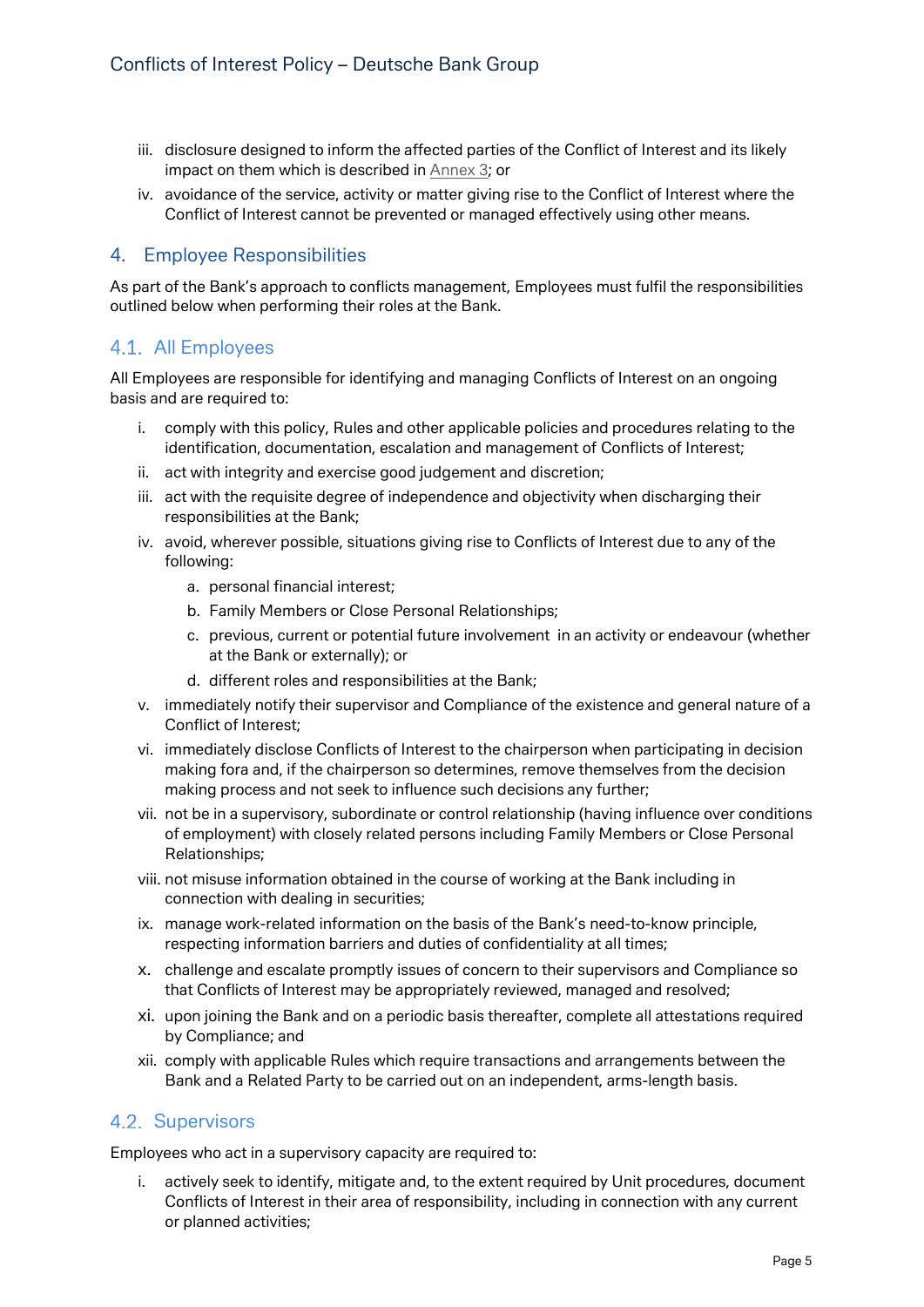- ii. assess any Conflicts of Interest reported to them to determine if a Conflict of Interest exists;
- iii. determine, after consulting Compliance and other control functions as required, the best course of action to resolve, manage or avoid the Conflict of Interest, including further escalation to a higher management authority where necessary or the (temporary or permanent) withdrawal of oversight of a given matter or activity from the Employee concerned;
- iv. review on an annual basis or more regularly, if required, any reported Conflicts of Interest to ensure these are being managed in accordance with any agreed resolution; and
- v. allocate responsibilities to Employees who report to them in a manner that does not lead to Conflicts of Interest and avoid allocation of responsibilities which will compromise the independence of control functions of the Bank.

# <span id="page-5-0"></span>4.3. Senior Management

Members of Senior Management are responsible for overseeing the identification, documentation, escalation and management of all Conflicts of Interest as they arise within their relevant areas of responsibility at the Bank. Members of Senior Management are required to:

- i. sponsor and encourage an appropriate culture which emphasizes the importance of ethical treatment of Clients and the fair handling of Conflicts of Interest;
- ii. be engaged in the implementation of policies, procedures and arrangements for the identification, documentation, escalation, management and ongoing monitoring of Conflicts of Interest;
- iii. be engaged in the clear communication of policies, procedures and expectations and the sharing of best practice throughout the Bank;
- iv. adopt a holistic view to identifying potential and emerging Conflicts of Interest within and across Business Divisions and Infrastructure Functions and to facilitate informed judgements with respect to materiality and the manner in which conflicts are handled;
- v. raise awareness and promote adherence of Employees in completing regular training both at induction and in the form of refresher training;
- vi. sponsor systems and controls to document, track, manage and mitigate Conflicts of Interest risk, and regularly review their effectiveness;
- vii. consider the implications and take corrective action, where required, in connection with performance measurements or incentive schemes that may incentivise an Employee to act contrary to the duties and responsibilities owed to the Bank and under applicable Rules; and
- viii. utilise management information to remain sufficiently up-to-date and informed in connection with the matters listed above.

# <span id="page-5-1"></span>4.4. DB Group Entity Board Members

Key obligations of Board Members of DB Group Entities in connection with Conflicts of Interest are:

- i. Board Members must generally act in the best interest of the DB Group Entity they represent and ensure that procedures are in place so that transactions between the DB Group Entity and Deutsche Bank AG and/or another DB Group Entity are generally undertaken only on an arms-length basis. In this context, a Board Member:
	- a. may consider the aligned interests of the Bank as an element in their decision-making process;
	- b. may give the Bank's interest significant weight where the Board Member considers this to be in the best interest of the relevant DB Group Entity; and
	- c. has the responsibility to weigh the merits of the DB Group Entity's interests and the Bank's interests in the decision-making process;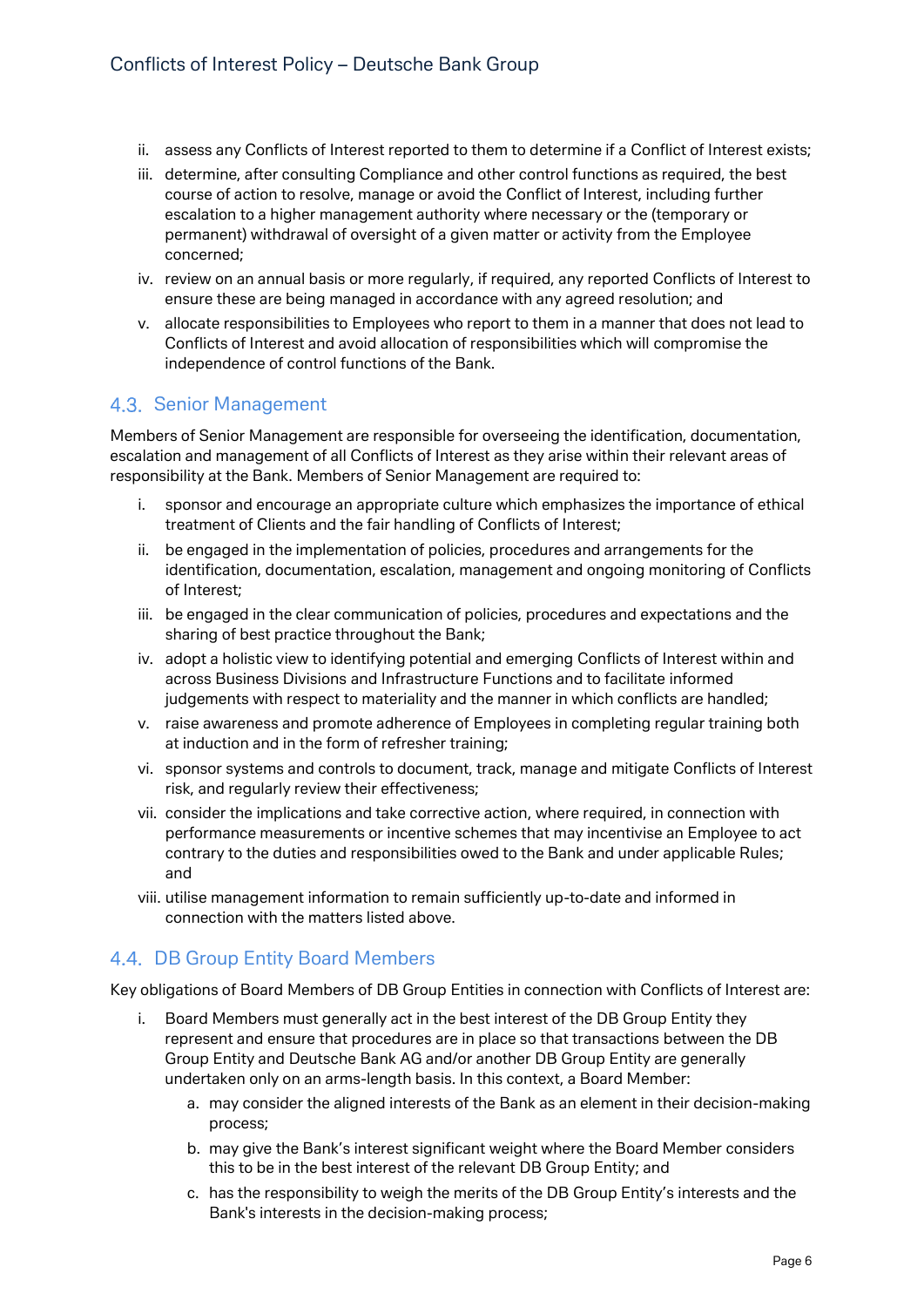- ii. Board Members must ensure that business decisions are unaffected by Conflicts of Interest and must therefore:
	- a. proactively identify Conflicts of Interest resulting from their Board position (whether as a member of the management or the supervisory function) and disclose such Conflicts of Interest as required by the applicable terms of reference and Rules; and
	- b. refrain from any action that might be detrimental to the DB Group Entity for which they are a Board Member. Material Conflicts of Interest, individually and collectively, should be adequately documented, communicated to, discussed and duly managed by the relevant Board;
- iii. In general, a Board Member must not be involved in any kind of business which is in competition with the DB Group Entity in which the Board membership is held without prior approval by the shareholders of the relevant DB Group Entity or the Board, as applicable under the relevant Rules;
- iv. A Board Member cannot represent the DB Group Entity in dealings with himself or herself, or with a third party represented by himself or herself, unless the relevant Rules permits such representation on the basis of consent (for example, by way of shareholders', supervisory or unitary management board resolution) and such consent is granted.

| Term                      | Definition                                                                                                                                                            |  |  |  |
|---------------------------|-----------------------------------------------------------------------------------------------------------------------------------------------------------------------|--|--|--|
| Audit                     | the Bank's group audit department;                                                                                                                                    |  |  |  |
| Bank                      | Deutsche Bank AG, its domestic and foreign branches, its representative offices and<br><b>DB Group Entities;</b>                                                      |  |  |  |
| <b>Benchmark</b>          | a "Benchmark" is defined under the Benchmark Policy as any index which is used for<br>reference for purposes that include one or more of the following:               |  |  |  |
|                           | determining the interest payable, or other sums due, under loan agreements<br>or under other financial contracts or instruments;                                      |  |  |  |
|                           | determining the price at which a financial instrument may be bought or sold<br>or traded or redeemed, or the value of a financial instrument; and/or                  |  |  |  |
|                           | measuring the performance of a financial instrument or an investment fund. <sup>1</sup>                                                                               |  |  |  |
| Board                     | the governance body or bodies with responsibility for a DB Group Entity;                                                                                              |  |  |  |
|                           |                                                                                                                                                                       |  |  |  |
| <b>Board Member</b>       | a member of a Board:                                                                                                                                                  |  |  |  |
| <b>Business Divisions</b> | all front office divisions within the Bank: Corporate Bank; Investment Bank; Private<br>Bank; and Capital Release Unit                                                |  |  |  |
| Client                    | any of the following:                                                                                                                                                 |  |  |  |
|                           | an existing client of the Bank;<br>a)                                                                                                                                 |  |  |  |
|                           | a potential client of the Bank (where the Bank is seeking to enter into a<br>b)<br>relationship with the potential client in respect of services or transactions); or |  |  |  |
|                           | a past client where fiduciary or other duties remain in place;<br>c)                                                                                                  |  |  |  |
| Close Personal            | any of the following:                                                                                                                                                 |  |  |  |
| Relationship              | a romantic relationship of an Employee;<br>a)                                                                                                                         |  |  |  |
|                           | a personal business, commercial or financial relationship of an Employee; or<br>b)                                                                                    |  |  |  |

# <span id="page-6-0"></span>5. Glossary

 $\overline{a}$ 

 $1$  Use of an index in measuring the performance of an investment fund includes using an index for the purpose of tracking the return of an index or combination of indices, defining the asset allocation of a portfolio or of computing the performance fees.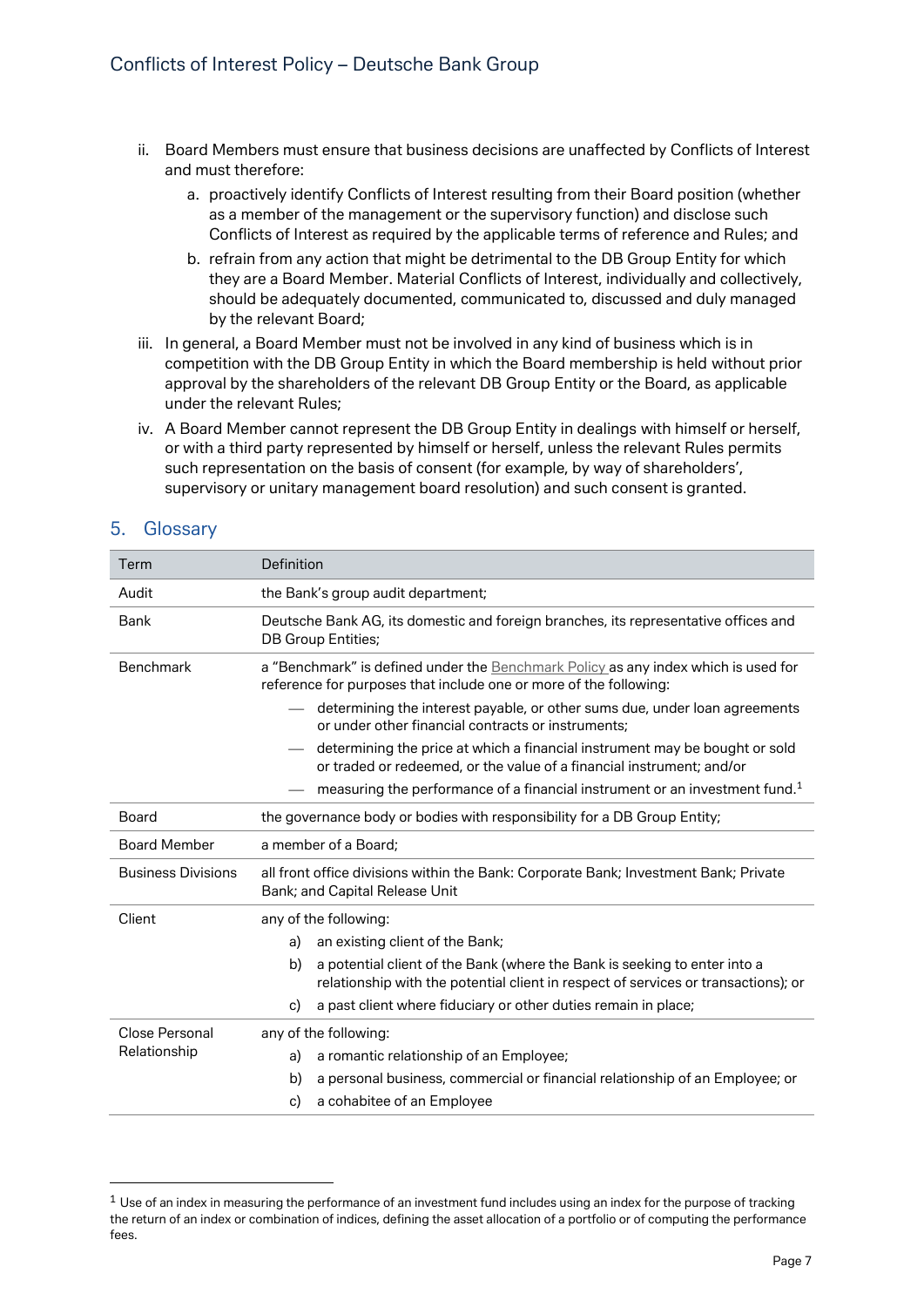# Conflicts of Interest Policy – Deutsche Bank Group

| Term                                             | Definition                                                                                                                                                                                                                                                                                                                                                  |
|--------------------------------------------------|-------------------------------------------------------------------------------------------------------------------------------------------------------------------------------------------------------------------------------------------------------------------------------------------------------------------------------------------------------------|
| <b>COI Framework</b>                             | the Bank's Conflicts of Interest framework for the oversight and governance of<br>Conflicts of Interest as set out in the Conflicts of Interest: Minimum Standards<br>Framework - DB Group;                                                                                                                                                                 |
| Compliance                                       | Unit within DB Group as per Business Allocation Plan;                                                                                                                                                                                                                                                                                                       |
| Compliance<br><b>Control Room</b>                | the Compliance function at the Bank which is made up of regional control rooms to<br>form part of a global network providing control room coverage for the Bank;                                                                                                                                                                                            |
| Conflict of Interest                             | a situation where one or more persons or entities have competing interests and the<br>serving of one interest may involve detriment to another.                                                                                                                                                                                                             |
| <b>Conflicts Office</b>                          | the Bank's Business Selection and Conflicts Office;                                                                                                                                                                                                                                                                                                         |
| Conflicts of Interest<br>Taxonomy                | a summary description, set out in the COI Framework, of circumstances across the<br>Bank which constitute or give rise to Conflicts of Interest including those which entail<br>a material risk of damage to one or more Clients;                                                                                                                           |
| <b>Conflicts of Interest</b><br><b>Risk Type</b> | the risk types set out in the Bank's risk type taxonomy for which Compliance is<br>ascribed as the 2nd Line of Defence risk type controller (more fully described in the<br>COI Framework);                                                                                                                                                                 |
| <b>Contingent Worker</b>                         | individuals who are working for the Bank, but are not directly employed by the Bank<br>(including officers, consultants, contractors, Tied Agents and agency workers);                                                                                                                                                                                      |
| DB AG                                            | Deutsche Bank AG including its branches and representative offices;                                                                                                                                                                                                                                                                                         |
| DB Group                                         | DB AG and legal entities in which DB AG (directly or indirectly) holds an equity or<br>voting capital share of more than 50% or controls them legally otherwise;                                                                                                                                                                                            |
| <b>DB Group Entity</b>                           | Companies established pursuant to local laws and regulations of which DB AG is the<br>direct or indirect parent company with majority participation. This will include any<br>branches and representative offices of these companies;                                                                                                                       |
| Employee                                         | Any individual with an employment contract directly with the Bank;                                                                                                                                                                                                                                                                                          |
| <b>Employee Trading</b>                          | personal trading activities of Employees;                                                                                                                                                                                                                                                                                                                   |
| Episodic Conflict                                | a Conflict of Interest that arises as a result of an event or change in circumstance,<br>either during the execution of a transaction or after the closing of a transaction, in<br>particular where the Bank has ongoing roles and responsibilities in connection with or<br>related to the transaction or retains an economic interest in the transaction; |
| <b>Family Member</b>                             | in relation to an Employee, a spouse, civil partner, domestic partner, children or step-<br>children, parent or parent-in-law, sibling or sibling-in-law, grandparent, aunt, uncle,<br>nephew, and niece;                                                                                                                                                   |
| <b>Human Resources</b>                           | the Bank's human resources department;                                                                                                                                                                                                                                                                                                                      |
| Inducement                                       | paying or receiving any fee, commission monetary or non-monetary benefit, or the<br>receipt of Performance-based Commissions in relation to the provision of investment<br>service and/or ancillary service to a Client;                                                                                                                                    |
| Information<br><b>Barriers</b>                   | the physical and electronic barriers which help control the flow of information within<br>the Bank;                                                                                                                                                                                                                                                         |
| Infrastructure<br>Functions                      | the following infrastructure functions within the Bank: the Chief Operating Office;<br>Chief Financial Office; Group Audit; Human Resources; Legal; Regulation,<br>Compliance and Anti-Financial Crime; Research; and Risk;                                                                                                                                 |
| Legal                                            | Unit within DB Group as per Business Allocation Plan;                                                                                                                                                                                                                                                                                                       |
| Management<br>Board                              | the management board of Deutsche Bank AG;                                                                                                                                                                                                                                                                                                                   |
| <b>MiFID Business</b>                            | the provision of the Investment and Ancillary Services detailed in Section A and B of<br>Annex I of MiFID II (EU Markets in Financial Instruments Directive 2014/65/EU),<br>where MiFID II applies, or, where the domestic laws of the United Kingdom and the                                                                                               |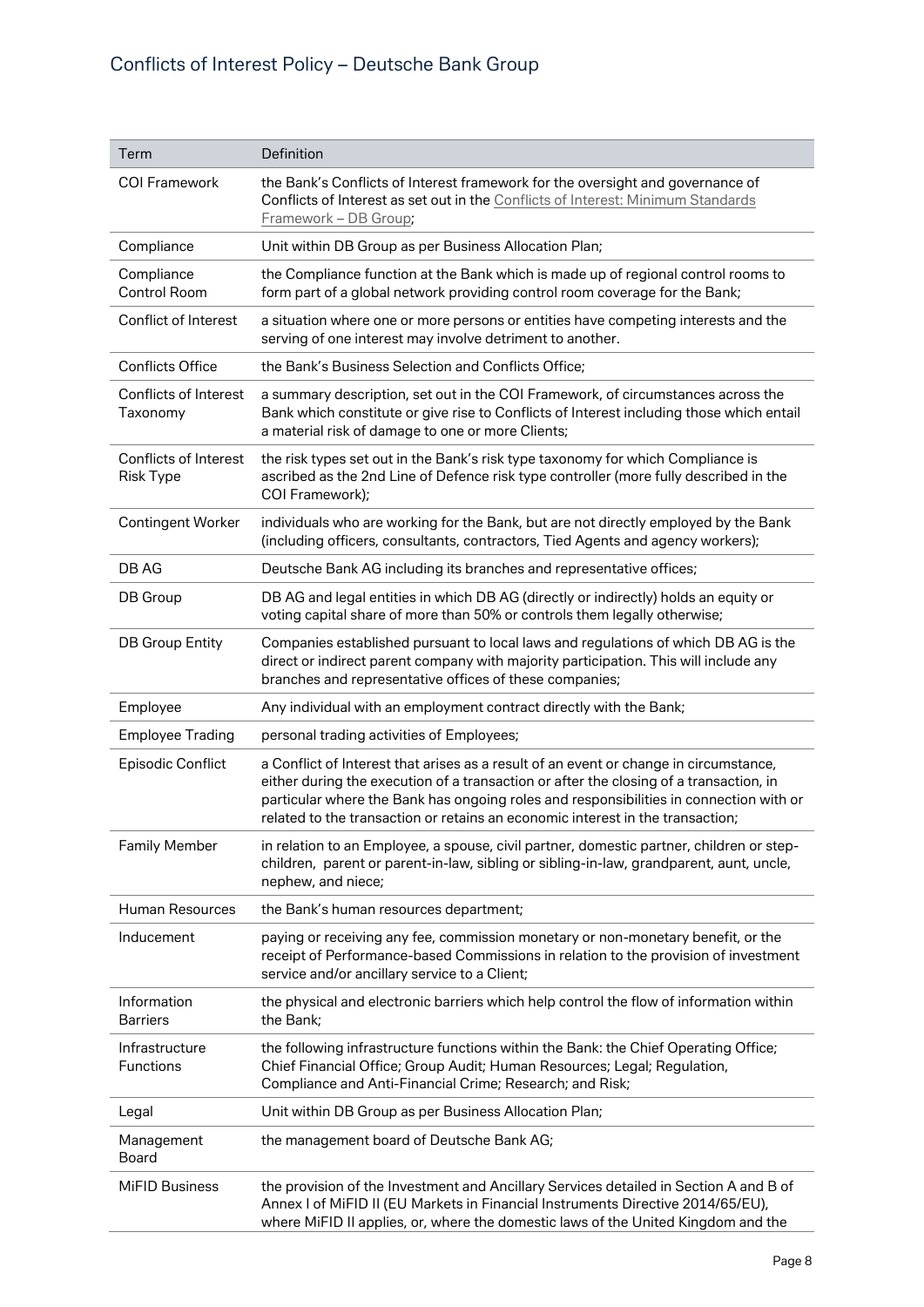# Conflicts of Interest Policy – Deutsche Bank Group

| Term                                 | Definition                                                                                                                                                                                                                                                                                                                                                                                                                                                                                                                                                                                                                                                                                                    |
|--------------------------------------|---------------------------------------------------------------------------------------------------------------------------------------------------------------------------------------------------------------------------------------------------------------------------------------------------------------------------------------------------------------------------------------------------------------------------------------------------------------------------------------------------------------------------------------------------------------------------------------------------------------------------------------------------------------------------------------------------------------|
|                                      | rules of the UK regulatory authorities apply, in Part 3 and 3A of Schedule 2 to the<br>Financial Services and Markets Act 2000 (Regulated Activities) Order 2001 or any<br>successor provision of UK domestic law;                                                                                                                                                                                                                                                                                                                                                                                                                                                                                            |
| <b>Outside Business</b><br>Interest  | any interests or activities undertaken by Employees outside their role at the Bank<br>which are disclosable to the Bank under the Bank's policies and procedures including<br>without limitation, external business interest, directorships, external employment and<br>political office appointments;                                                                                                                                                                                                                                                                                                                                                                                                        |
| Performance-<br>based Commission     | any variable monetary and/or non-monetary benefit provided to the Bank which is<br>linked to the Bank's performance in relation to a particular matter or activity which<br>may include commissions paid by reference to different variables including<br>achievement of defined turnovers or sales targets. Such benefits qualify as<br>performance-based even if they take effect in another assessment period.                                                                                                                                                                                                                                                                                             |
| <b>Related Party</b>                 | any person or entity who is considered a related party of the Bank under applicable<br>corporate law of the entity's country of incorporation. Examples include a parent,<br>subsidiary or fellow subsidiaries;                                                                                                                                                                                                                                                                                                                                                                                                                                                                                               |
| Research                             | Unit within DB Group as per Business Allocation Plan;                                                                                                                                                                                                                                                                                                                                                                                                                                                                                                                                                                                                                                                         |
| Risk                                 | Unit within DB Group as per Business Allocation Plan;                                                                                                                                                                                                                                                                                                                                                                                                                                                                                                                                                                                                                                                         |
| Rules                                | any laws, regulations, rules, supervisory expectations, codes of conduct/ethics, and<br>standards of good or best practice relating to Conflicts of Interest applicable to the<br>Bank;                                                                                                                                                                                                                                                                                                                                                                                                                                                                                                                       |
| Senior<br>Management                 | those Employees who are responsible for, or have significant influence over, the<br>direction and day-to-day management of Deutsche Bank AG (including all<br>management positions in the two levels below the Management Board) and/or a DB<br>Group Entity;                                                                                                                                                                                                                                                                                                                                                                                                                                                 |
| <b>Supervisory Board</b>             | the supervisory board of Deutsche Bank AG;                                                                                                                                                                                                                                                                                                                                                                                                                                                                                                                                                                                                                                                                    |
| <b>Third Party</b><br>Representative | any of the following:<br>an appointed representative (or where applicable, Tied Agent) of the Bank<br>a)<br>who is involved in the Bank's provision of services to a Client;<br>an employee of an appointed representative (or where applicable, Tied<br>b)<br>Agent) of the Bank as well as any other natural person whose services are<br>placed at the disposal and under the control of the Bank or a Tied Agent of<br>the Bank and who is involved in the provision of services by the Bank to a<br>Client; or<br>natural person who is involved in the provision of services to the Bank or its<br>C)<br>appointed representative (or where applicable Tied Agent) under an<br>outsourcing arrangement; |
| <b>Tied Agent</b>                    | a legal or natural person who acts on behalf of the Bank under its full and<br>unconditional responsibility, promotes investment services and/or ancillary services<br>to clients or prospective clients, receives and transmits instructions or orders from<br>the client in respect of investment services or financial instruments, places financial<br>instruments and/or provides advice to clients or prospective clients in respect of<br>those financial instruments or investment services;                                                                                                                                                                                                          |
| Unit(s)                              | all Business Divisions and Infrastructure Functions;                                                                                                                                                                                                                                                                                                                                                                                                                                                                                                                                                                                                                                                          |
| Vendors                              | vendors, suppliers or service providers, consultants and advisors to the Bank.                                                                                                                                                                                                                                                                                                                                                                                                                                                                                                                                                                                                                                |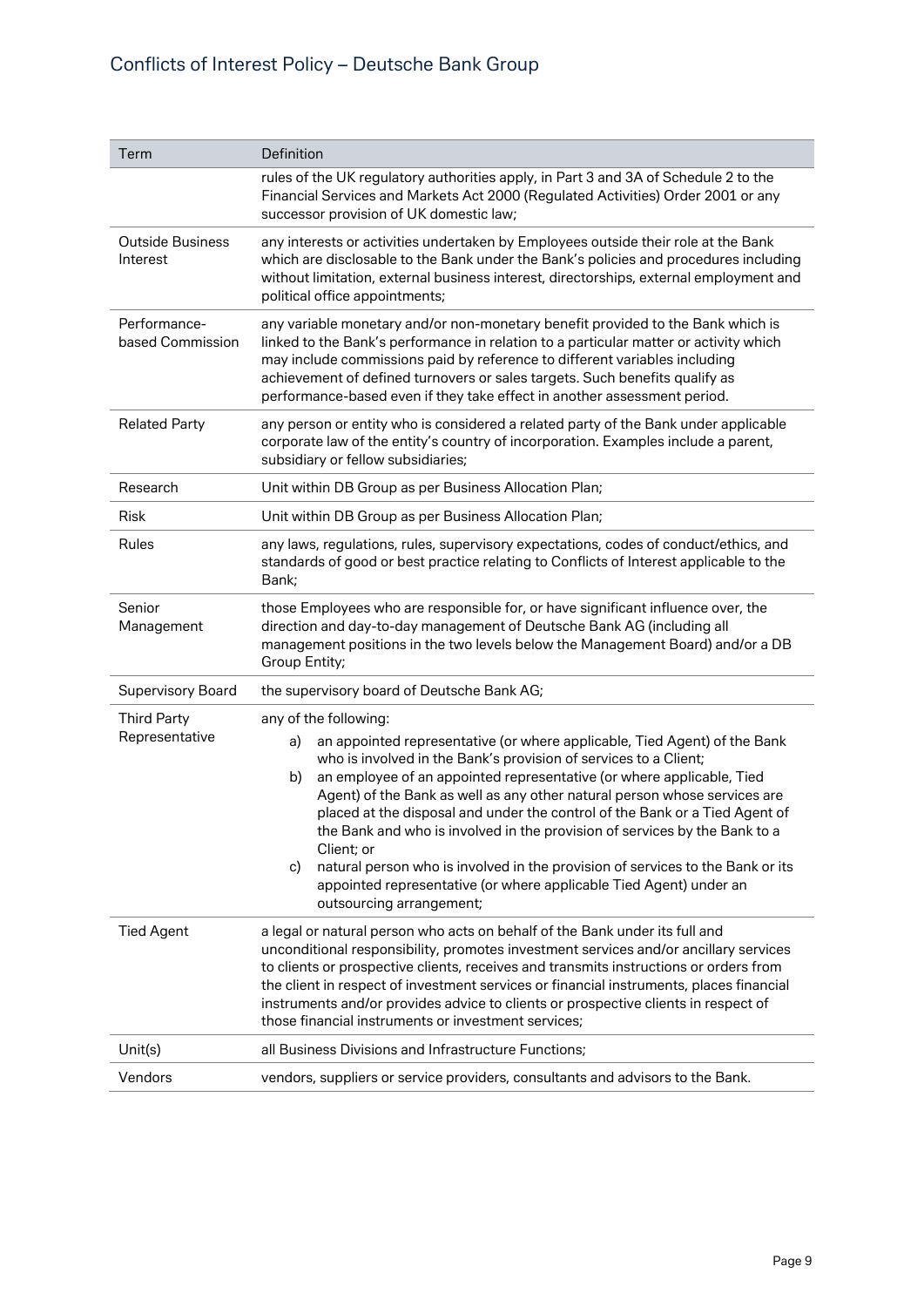### <span id="page-9-0"></span>6. List of Annexes

Annex 1: Conflicts of Interest relationships, scenarios and specific examples

Annex 2: Description of the organisational arrangements relating to Conflicts of Interest

Annex 3: Description of policies, procedures, systems and controls relating to Conflicts of Interest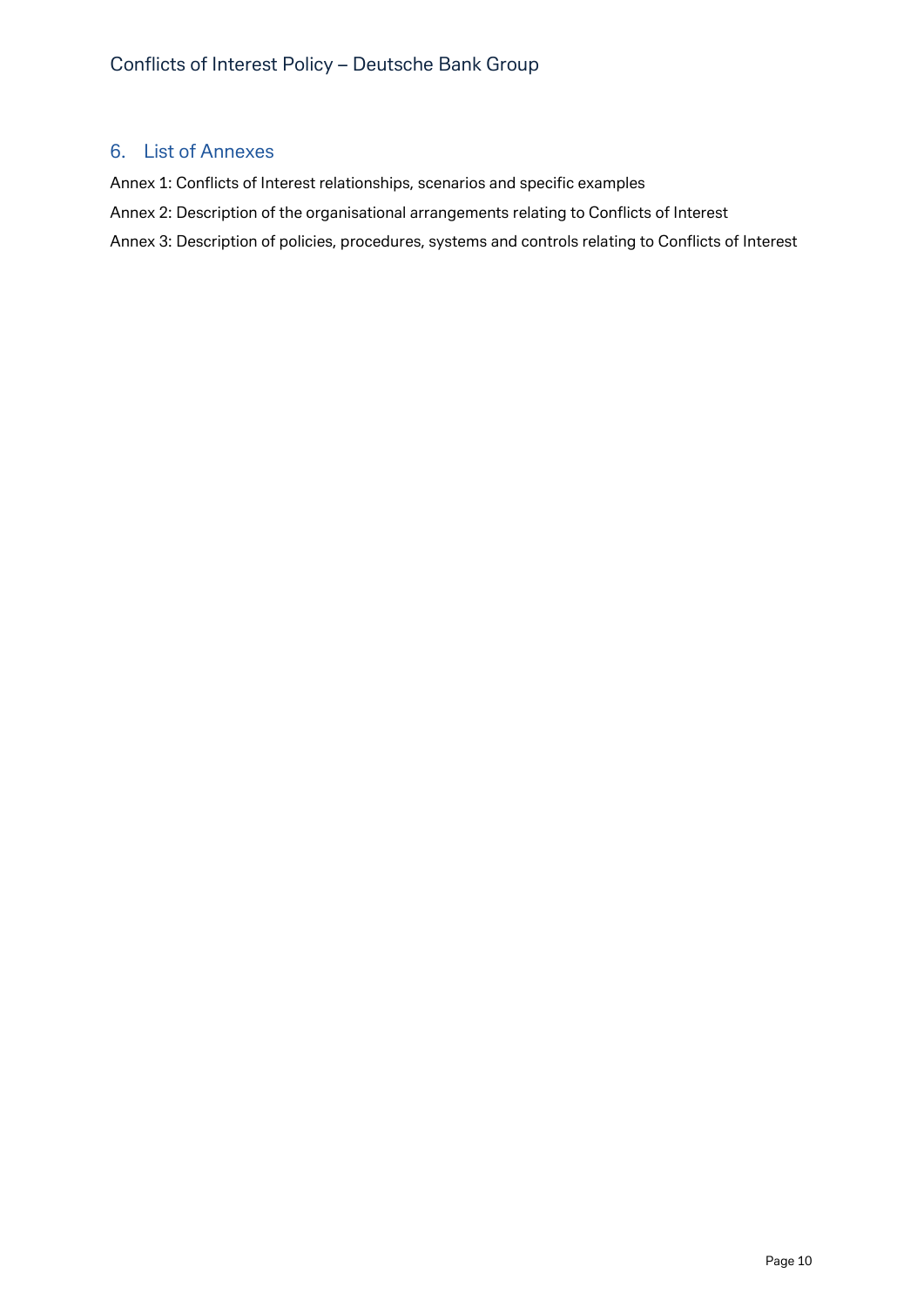# <span id="page-10-0"></span>Annex 1: Conflicts of Interest relationships, scenarios and specific examples

#### 1. Relationships giving rise to Conflicts of Interest (non-exhaustive)

Conflicts of Interest under this policy arise in a variety of relationships which are often closely related and may overlap. This includes Conflicts of Interest that arise between:

- i. a Client and the Bank, an Employee or a Third Party Representative;
- ii. two or more Clients in the context of the provision of services by the Bank to those Clients;
- iii. the Bank and an Employee, Vendor, Third Party Representative or material shareholder;
- iv. two or more Units, Employees or DB Group Entities; or
- v. Deutsche Bank AG and DB Group Entities.

#### 2. Conflicts of Interest scenarios (non-exhaustive)

A non-exhaustive list of common Conflicts of Interest scenarios is set out below.

#### 2.1. Client-related conflicts

Conflicts of Interest relating to Clients can be broadly described as scenarios where the Bank, an Employee or a Third Party Representative:

- i. is likely to make an inappropriate financial gain or avoid financial loss at the expense of a Client;
- ii. has an interest in the outcome of a service provided to a Client or of a transaction carried out on behalf of a Client which is different from the Client's interest in that outcome;
- iii. has a financial or other incentive to favour the interest of a Client or group of Clients over the interests of another Client;
- iv. carries on the same business as a Client;
- v. receives or will receive from a person (other than the Client) an inducement in relation to a service provided to the Client, in the form of monies, goods or services, other than a standard commission or fee for that service; or
- vi. has a financial or other incentive to favour the sale of a particular product or service to a Client which is not in the best interest of the Client.

#### 2.2. Bank-related conflicts

Conflicts of Interest relating to the Bank can be broadly described as scenarios where:

- i. an Employee's interest in the outcome of a particular activity or endeavour differs from the Bank's interest;
- ii. an Employee (or, where applicable, a Family Member or Close Personal Relationship) receives a financial or other significant benefit as a result of the Employee's position at the Bank that is inappropriate in nature;
- iii. an Employee has the opportunity to influence the Bank granting business or making administrative and other material decisions in a manner that leads to personal gain or advantage for the Employee or a Family Member or Close Personal Relationship;
- iv. an Employee's existing financial or other interest or previous engagement in an endeavour or activity or relationship with another person, impairs or could impair their judgment or objectivity in carrying out their duties and responsibilities to the Bank;
- v. an Employee favours interest of one Unit of the Bank over another Unit of the Bank which is inconsistent with the best interest of the Bank including in connection with the selection of Vendors; or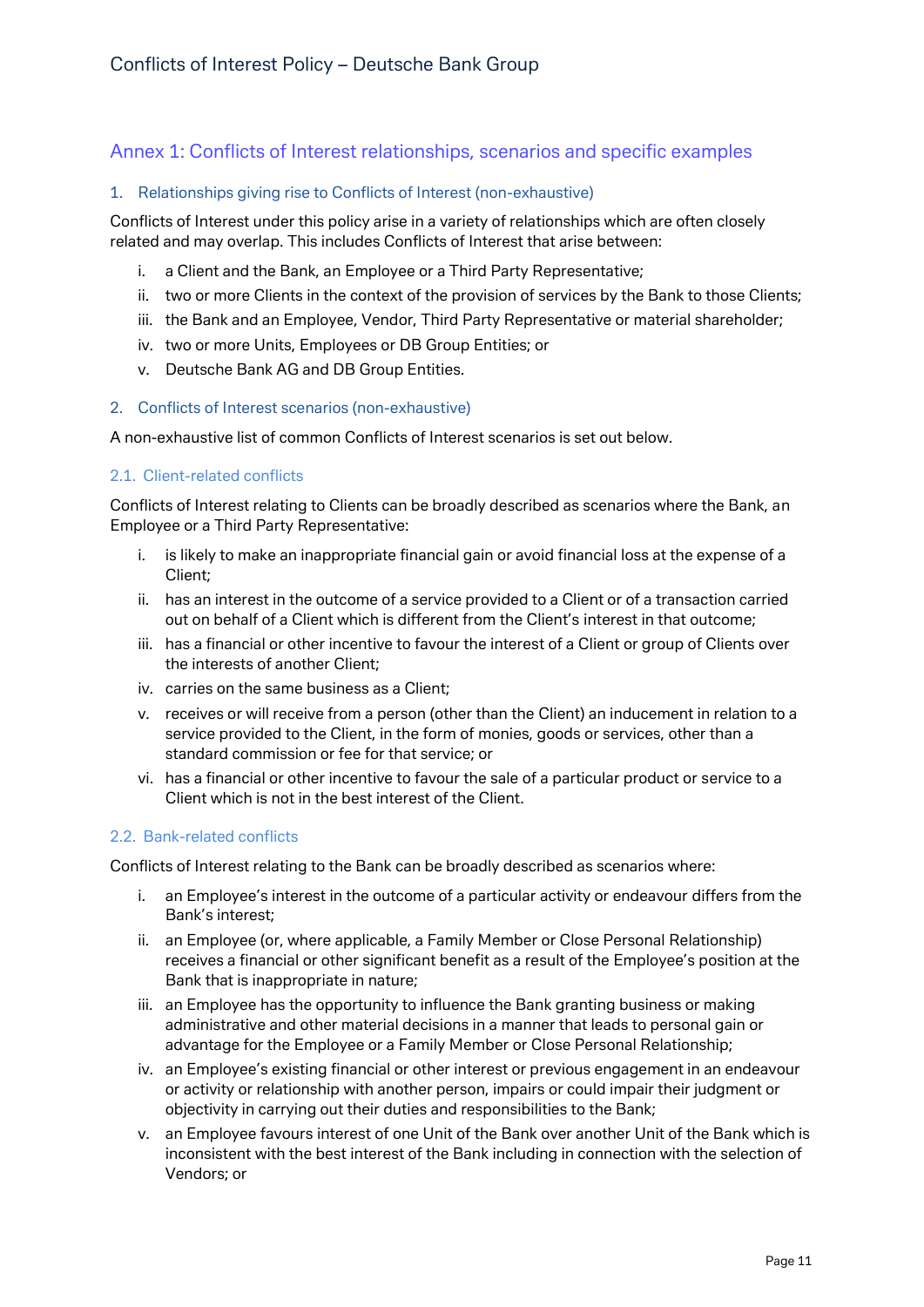vi. a Conflict of Interest arises in connection with a transaction or arrangement entered into between the Bank and a material shareholder or between DB Group Entities due to the close relationship between the parties.

#### 3. Specific examples of Conflicts of Interest (non-exhaustive)

The below is a sample, drawn from the Bank's Conflicts of Interest Taxonomy, of specific examples of transactions and activities at the Bank that may give rise to Conflicts of Interest which require appropriate management, mitigation or prevention:

| Allocations                                                                                   | A Conflict of Interest may arise between the Bank and a Client if the Bank is<br>involved in allocating a product, service, loans or securities (e.g. loan offering or<br>syndication, investments, trades, IPOs, etc.) because the Bank may be incentivised<br>to allocate or price the transaction in a manner which favours itself or certain<br>investor Clients (in return for example, for promises of reciprocal business), which<br>may result in detriment to the Bank's issuer/seller/borrower Client or other investor<br>Clients.                                                                                                                                                                                                                                                       |
|-----------------------------------------------------------------------------------------------|-----------------------------------------------------------------------------------------------------------------------------------------------------------------------------------------------------------------------------------------------------------------------------------------------------------------------------------------------------------------------------------------------------------------------------------------------------------------------------------------------------------------------------------------------------------------------------------------------------------------------------------------------------------------------------------------------------------------------------------------------------------------------------------------------------|
| <b>Benchmarks</b>                                                                             | A Conflict of Interest may arise between the Bank, Employees, Clients and other<br>market users where (i) an Employee is managing a risk position held by the Bank<br>the value or price of which is determined by a Benchmark (such as LIBOR,<br>WM/Reuters) or a reference price fixing (such as a futures contract<br>settlement/close), and therefore has a financial interest in the level of the<br>Benchmark or fixing rate, because this may lead to the Employee, alone or in<br>collusion with others, to attempt to manipulate the market or influence<br>contributions of submitters for their own or the Bank's benefit and to the detriment<br>of a Client; or (ii) a Unit of the Bank manages Benchmark risk and also acts as a<br>calculation agent or submitter for the Benchmark. |
| Churning                                                                                      | A Conflict of Interest arises between the Bank (acting as a Portfolio Manager /<br>Asset Manager with discretion over a Client's account), an Employee and a Client<br>if, instead of fulfilling the Client's investment goals, the Employee engages to the<br>detriment of the Client in "churning" by excessive buying and selling of securities<br>in the Client's account, principally to generate commissions for the benefit of the<br>Bank and the Employee.                                                                                                                                                                                                                                                                                                                                 |
| <b>Cross-Selling Products</b>                                                                 | A Conflict of Interest arises between the Bank, an Employee and a Client if the<br>Employee engages to the detriment of a Client in cross selling activities or<br>providing multiple service/products to the Client which are not in the best interest<br>of the Client principally to generate higher fees or revenue on behalf of the Bank.                                                                                                                                                                                                                                                                                                                                                                                                                                                      |
| Misuse of Client<br>confidential or non-public<br>information including<br>Inside Information | A Conflict of Interest may arise between the Bank, an Employee and a Client if the<br>Bank and/or an Employee is in possession of confidential information orinside<br>information relating to a Client, and the Bank, the Employee and/or another Client<br>of the Bank has an interest in the use of that information that is divergent from, and<br>may be detrimental to, the interests of any other Client or other party to whom the<br>Bank owes an obligation.                                                                                                                                                                                                                                                                                                                              |
| Family / Close Personal<br>Relationship                                                       | A Conflict of Interest may arise between the Bank, an Employee, a Client or a<br>Vendor if an Employee deals with individuals who are Family Members or Close<br>Personal Relationships in the course of conducting business for, or on behalf of,<br>the Bank because the dealings may compromise or otherwise call into question the<br>Employee's judgement, ability to act objectively or properly discharge their duties<br>and responsibilities owed to the Bank and/or Clients, or otherwise give rise to the<br>risk of reputational damage to the Bank, including the risk of, or appearance of,<br>impropriety how business is awarded to or by the Bank or the Bank having<br>obtained an improper advantage or treatment.                                                               |
| Inducements                                                                                   | A conflict of interest may arise between the Bank, an Employee, a Client and/or a<br>third party if the Bank and/or Employees give or receive fees, commissions or other<br>monetary and non-monetary benefits that may inappropriately influence the                                                                                                                                                                                                                                                                                                                                                                                                                                                                                                                                               |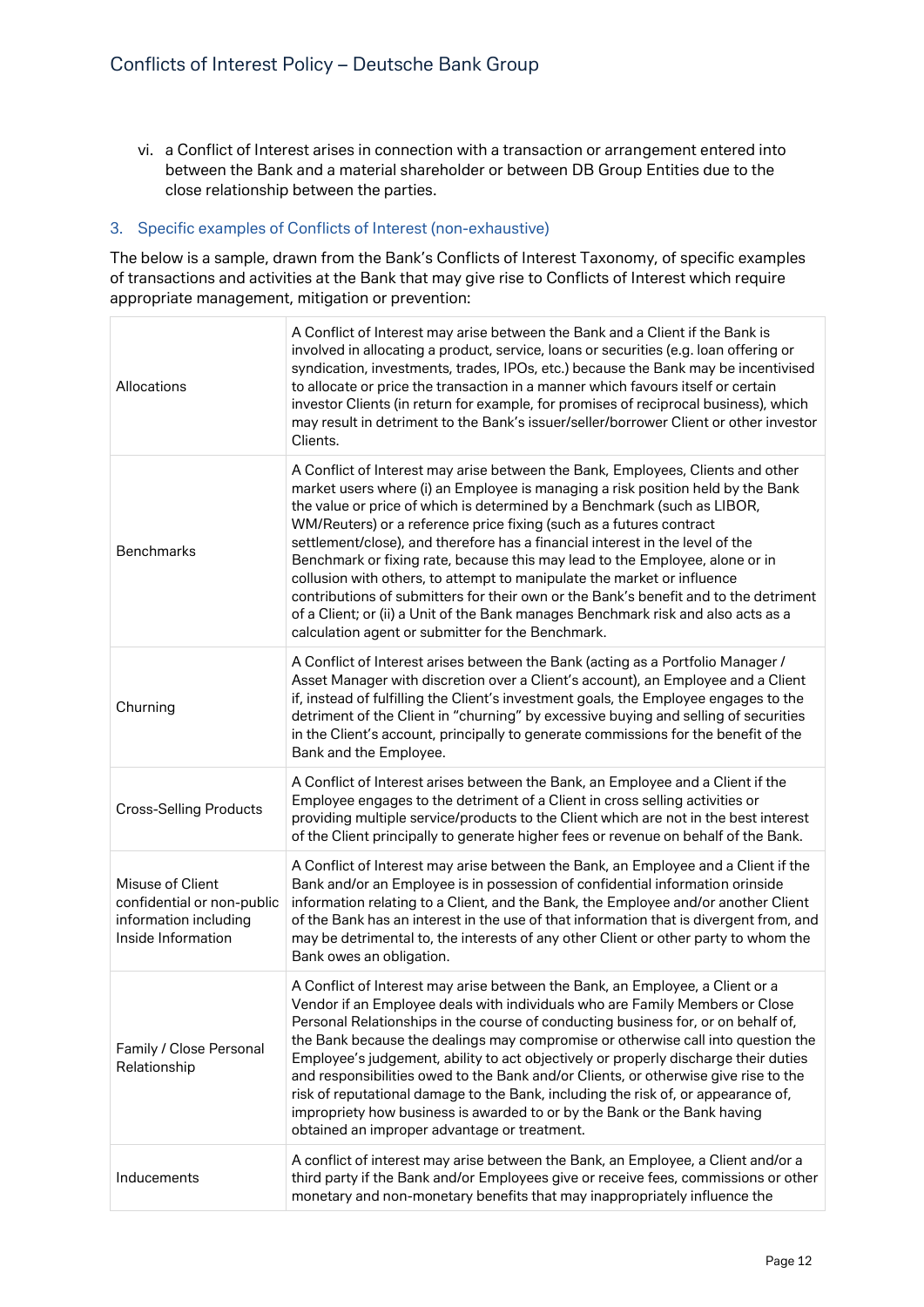|                                         | behaviour of the Bank, Employees, the Client and/or the Client's employees in a<br>way that creates a disadvantage for the Bank or its Client.                                                                                                                                                                                                                                                                                                                                                             |
|-----------------------------------------|------------------------------------------------------------------------------------------------------------------------------------------------------------------------------------------------------------------------------------------------------------------------------------------------------------------------------------------------------------------------------------------------------------------------------------------------------------------------------------------------------------|
| Opposing side pitches &<br>transactions | A Conflict of Interest arises between the Bank and Clients if the Bank is pitching to,<br>or acts for, opposing sides of the same transaction/situation.                                                                                                                                                                                                                                                                                                                                                   |
| Research Independence                   | A Conflict of Interest arises between the Bank, an Employee, Clients and other<br>market users if the content of a Research report or other public statement does not<br>represent the Research analyst's genuinely held beliefs because they are<br>influenced by the interest of a particular business division of the Bank, the Bank as<br>a whole, a Client, another third party or the Employee concerned.                                                                                            |
| <b>Restricted List</b>                  | a list of issuers involved in pending transactions that have been publicly<br>announced where the Bank has a role and about which the Bank may have, or<br>appear to have, non-public price sensitive information                                                                                                                                                                                                                                                                                          |
| Use of in-house products                | A Conflict of Interest may arise between the Bank, an Employee and a Client if the<br>Employee recommends or advises the Client to purchase products or services<br>developed by the Bank ('In-house products'), including recommending these ahead<br>of products or services developed by third parties, because the impartiality of the<br>Bank's advice or recommendation may be impaired by the desire on the part of the<br>Employee to generate higher revenues for the Bank.                       |
| Window dressing (fund<br>related)       | A Conflict of Interest arises between the Bank, Employees, Clients and other<br>market participants if the Bank is buying and selling securities on a portfolio<br>immediately at or near the end of the reporting period to create a false appearance<br>at the end of the reporting period, (for example to make the portfolio look more<br>profitable or otherwise healthier than it has been), creating a false and misleading<br>impression to the detriment of Clients or other market participants. |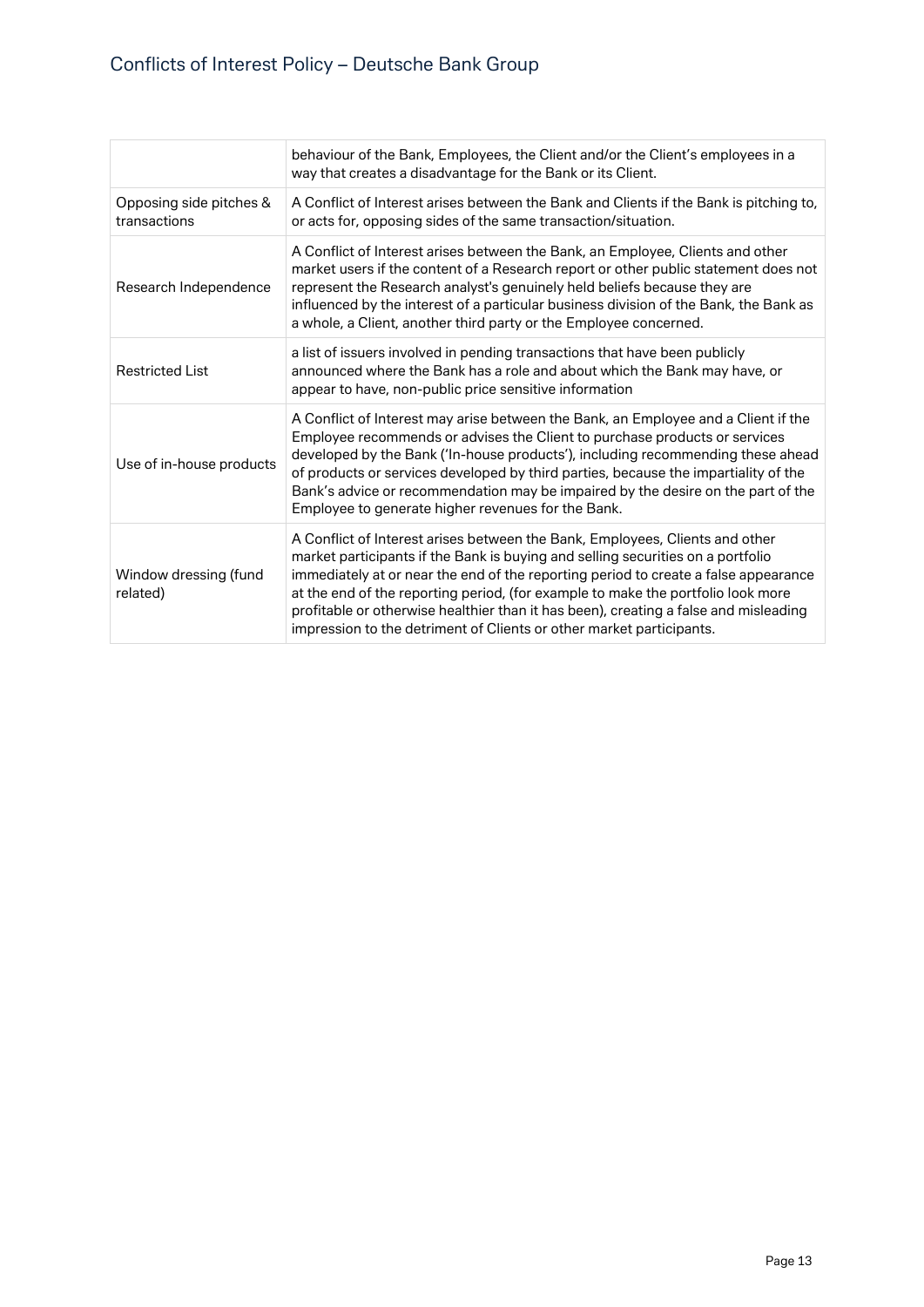# <span id="page-13-0"></span>Annex 2: Description of organisational arrangements relating to Conflicts of Interest

#### 1. Internal Governance Arrangements

#### 1.1. Board Governance

The respective terms of reference for the Management Board and the Supervisory Board set out the obligations of these bodies relating to the management of Conflicts of Interest. The Supervisory Board is responsible for decisions with respect to Conflicts of Interest of Supervisory Board members in accordance with applicable law. In addition, minimum governance requirements for the Bank's legal entity boards are set forth in the Board Governance Policy.

#### 1.2. Segregation of Functions and Duties

The Bank structurally segregates its Business Divisions and Infrastructure Functions to allow for their independence. This segregation is reflected in the composition of the Management Board, its terms of reference and the Management Board's Business Allocation Plan. Under the Risk Management Principles, the Bank also operates an internal control environment underpinned by a "Three Lines of Defence" framework that requires the independence of control functions, including Compliance, Risk, and Audit.

Additionally, Business Divisions implement policies and procedures and systems and controls so that one person or Unit does not execute all phases of a transaction, including applying a "four eyes" principle to avoid or mitigate the risk of asset or information loss.

#### 1.3. Committee Governance

Each committee of the Bank is required by the Bank's Committee Governance Policy to have terms of reference in place. These terms must include the requirement for members of committees to consider potential Conflicts of Interest when determining the composition of the committee, taking into account the tasks and responsibilities of that committee. Further, the terms of reference must require committee members to disclose potential Conflicts of Interest on an ongoing basis to the chairperson and for the chairperson to take appropriate action to resolve such Conflicts of Interest.

#### 2. Conflicts of Interest Group-wide Minimum Standards Framework

The COI Framework for the oversight and governance of Conflicts of Interest consists of the four elements set out below.

#### 2.1. Bank Conflicts of Interest Register

The Bank maintains a register that records the types of Conflicts of Interest that have arisen or may arise in the course of the Bank's regulated services and activities or otherwise by virtue of the Bank's structural or business practices. Where applicable, such Conflicts of Interest are crossreferenced against the relevant MiFID Business.

#### 2.2. Business Selection and Conflicts Office

The Conflicts Office is a global function that is independent of the Bank's Business Divisions and has four primary responsibilities under the COI Framework:

- i. oversight of the operation of the Bank's transactional conflict clearing and business selection process, as well as other means of transactional conflict resolution;
- ii. assisting in the management and resolution of Episodic Conflicts that may arise outside of the conflict clearing process;
- iii. general oversight of, and annual reporting to the Management Board on, Conflicts of Interest oversight and governance activities conducted by Units; and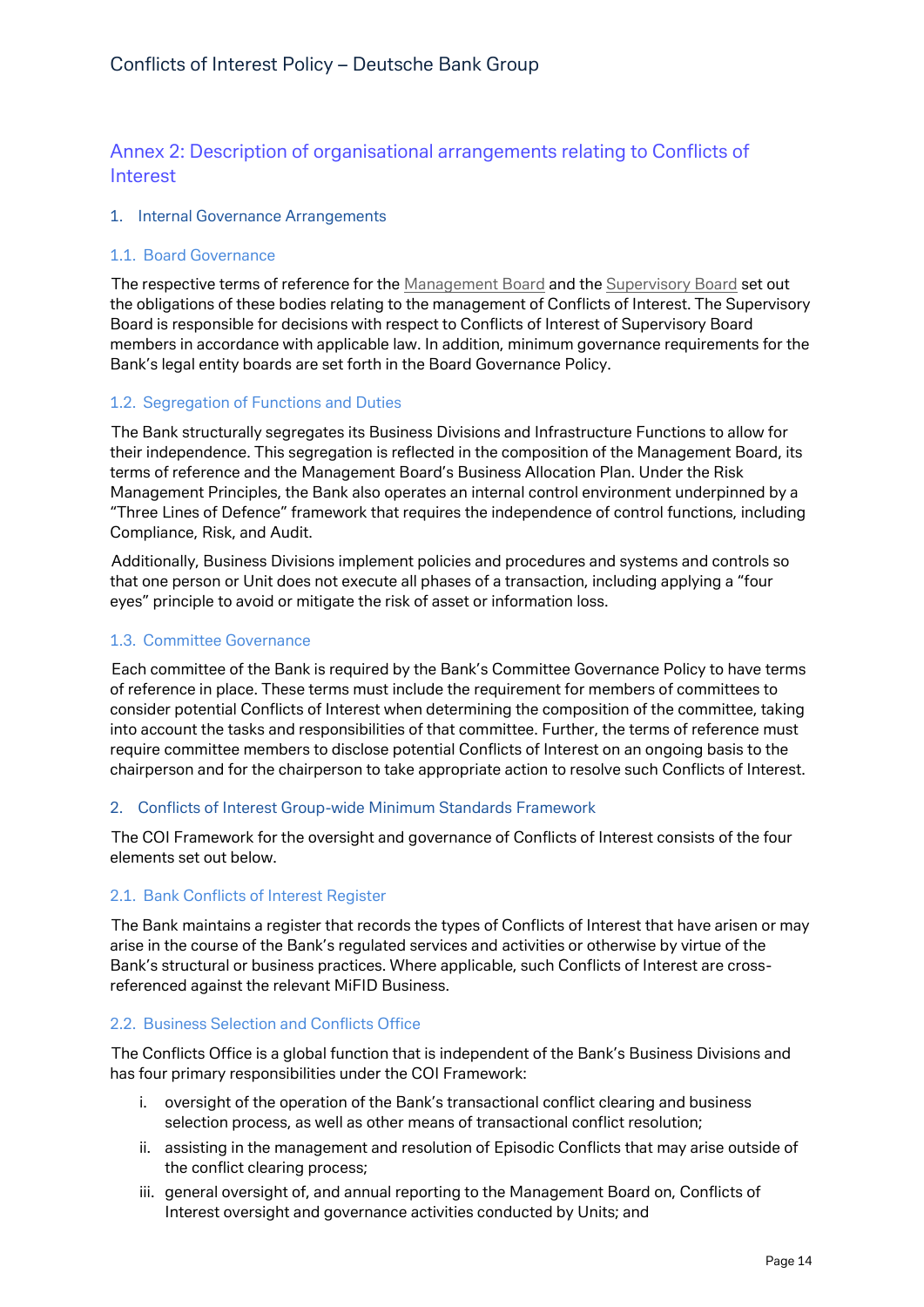iv. the creation and maintenance, in conjunction with Compliance, of the Conflicts of Interest Taxonomy.

#### 2.3. Units Conflicts Oversight and Governance

The COI Framework sets out minimum standards for Conflicts of Interest oversight and governance in each Unit, including:

- i. the operation of an oversight body;
- ii. regular reporting to the Unit's executive committee;
- iii. maintenance of a Conflicts of Interest register, mitigation procedures and controls, and clearly defined escalation processes;
- iv. conduct of regular risk assessments;
- v. provision of training to Employees of the Unit;
- vi. the establishment of appropriate organisational and supervisory arrangements; and, where applicable,
- vii. management of disclosure of Conflicts of Interest to Clients.

In addition, Business Divisions are required to undertake product reviews, new product and transactional approvals and assessments of suitability and appropriateness as applicable, all of which are targeted at identifying, escalating and managing Conflicts of Interest.

#### 2.4. Compliance

Compliance, as a 2nd Line of Defense function, is the "Risk Type Controller" for the Conflicts of Interest Risk Type. In this capacity, Compliance is responsible for the development of related policies, the testing of controls implemented by Business Divisions and the regular risk assessment of Conflicts of Interest Risk Type management by the Bank.

Compliance is also responsible for certain aspects of the Bank's overall conflicts management, including processes relating to Employee Trading and Outside Business Interests, as well as those operated by the Compliance Control Room.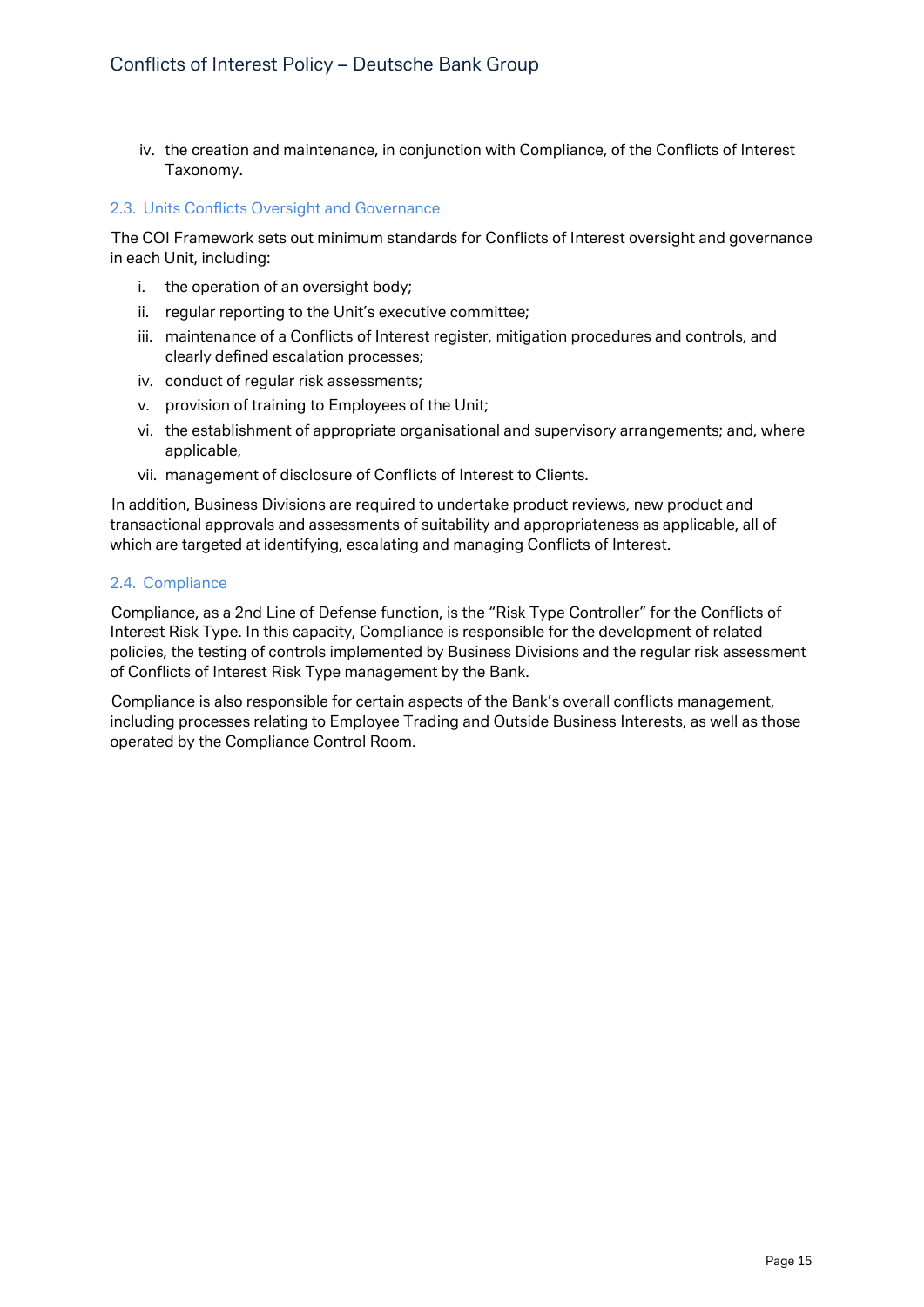# <span id="page-15-0"></span>Annex 3: Description of policies, procedures, systems and controls relating to Conflicts of Interest

The Bank employs a number of systems, controls, policies and procedures to manage Conflicts of Interest, including those summarised below.

#### 1. General Policies, Procedures, Systems and Controls

#### 1.1. Information Barriers and the Control Room

In accordance with the Information Barriers Policy, the Bank maintains Information Barriers that are designed to restrict information flows between different areas of the Bank. These restrictions enable the Bank and Employees to carry out business on behalf of Clients without being influenced by other information held within the Bank which may give rise to a Conflict of Interest. For the avoidance of doubt, and consistent with the Bank's need-to-know principle, where an Employee is required by any other policy or procedure of the Bank to share information with other Employees (including Employees in different group entities or different business lines), the Employee is required to do so in accordance with such policy or procedure provided that such sharing of information does not breach this Conflicts of Interest Policy or any related policies and procedures.

The Bank's Compliance Control Room helps maintain the integrity of these Information Barriers by identifying non-public information through a watch list, monitoring the flow of this information within the Bank and, where necessary, restricting activities based on this information through the Bank's Restricted List. These measures enable the Bank to identify and manage potential Conflicts of Interest arising from sales, trading and Research activities in the period before, during and after investment banking transactions.

#### 1.2. Disclosure and Client Consent

In certain circumstances, the Bank may determine that its arrangements to prevent or manage Conflicts of Interest may not be sufficient to protect a Client's interest from material damage and the Client must be made aware of this. Alternatively, the Bank may decide in particular circumstances that a Client should be made aware of the potential for a Conflict of Interest and the arrangements that will be put place to manage the conflict. Where permissible under Rules and appropriate, disclosure to an affected Client may be made to inform the Client of the arrangements and/or to specifically seek Client consent to act.

Where the Bank is conducting MiFID Business, disclosure of a Conflict of Interest to a Client as the sole means of managing the Conflict of Interest is not permitted except as a measure of last resort. Such disclosure:

- i. must be made prior to the provision of the relevant MiFID Business in a durable medium and in sufficient detail to enable the Client to make an informed decision as to whether to accept the provision of the relevant service;
- ii. must state that it is being provided to the Client because the Bank's organisational and administrative arrangements established to prevent or manage that Conflict of Interest are not sufficient to ensure, with reasonable confidence, that the risk of damage to the interests of the Client will be prevented;
- iii. should take into consideration the nature of the Client and include a specific description of the Conflict of Interest that has arisen in connection with the proposed service; and
- iv. must include an explanation as to the general nature and source of the Conflict of Interest, the risks to the Client that arise as a result of the Conflict of Interest and a description of the steps undertaken to mitigate these risks.

#### 1.3. Escalation

The Bank operates internal escalation processes for Conflicts of Interest, with each Unit having the responsibility of defining and documenting their respective processes under the COI Framework.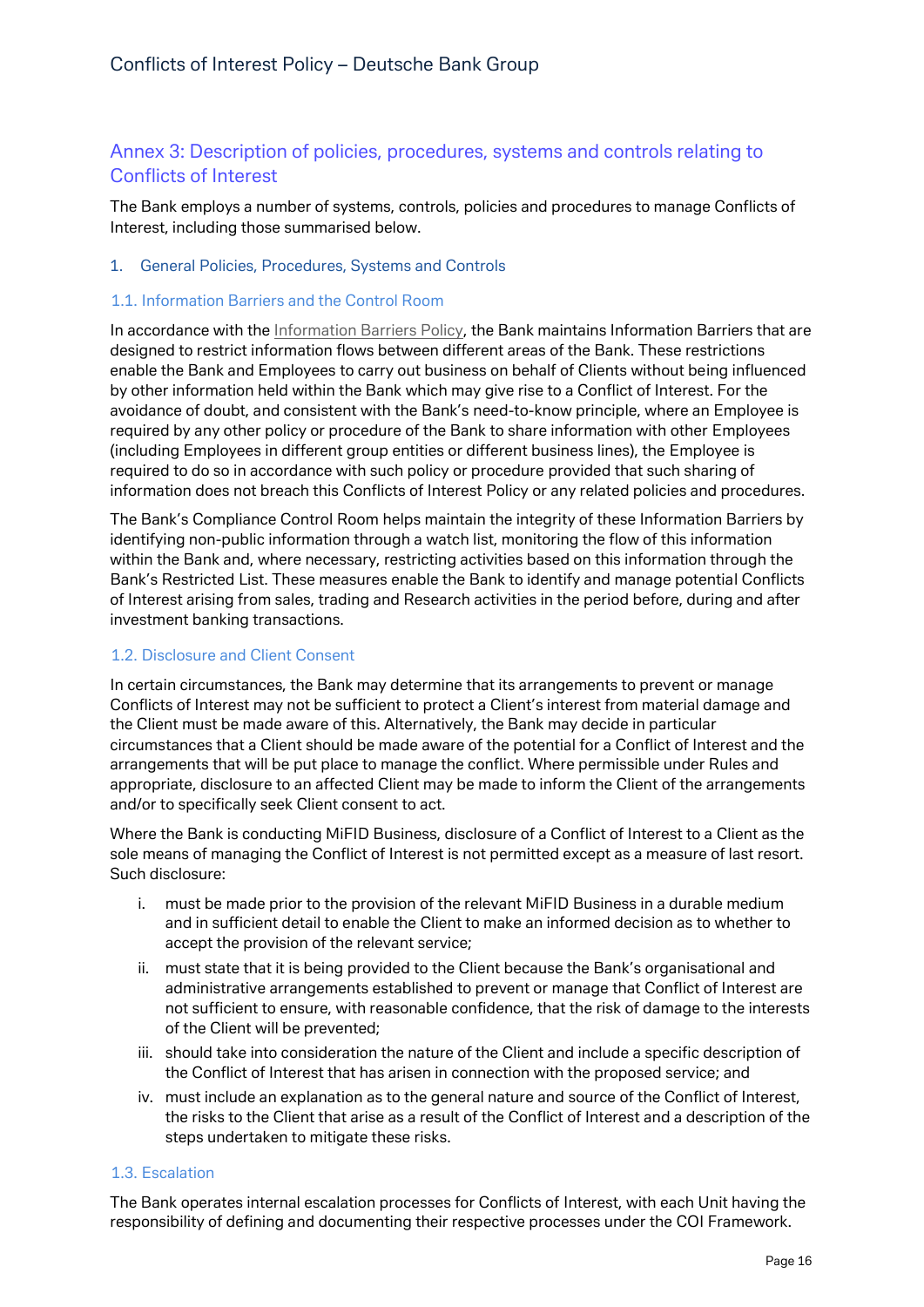The escalation processes are required to enable the Conflict of Interest to be escalated on a timely basis and considered at an appropriate level of seniority and by the correct stakeholders to arrive at the most appropriate resolution.

#### 1.4. Whistleblowing

The Bank provides appropriate channels through the Raising Concerns (including Whistleblowing) Policy for the reporting/whistleblowing of Conflicts of Interest within the Bank where an Employee considers this to be the appropriate channel to draw the matter to the attention of the Bank.

#### 2. Policies, Procedures, Systems and Controls relating to specific activities

#### 2.1. Client Order Handling

A Conflict of Interest may arise where an Employee receives, transmits, executes or otherwise handles a Client order. The Bank has policies in place to manage such Conflicts of Interest and thereby protect Client's interests, requiring Employees to act honestly, fairly and professionally in accordance with the best interests of a Client and prohibiting improper conduct by the Bank's traders, such as front-running Client orders.

#### 2.2. Benchmarks

A Conflict of Interest may arise where the Bank and its Employees engage in Benchmark activities. In accordance with the Benchmark Policy, the Bank maintains procedures to be followed in order to manage these Conflicts of Interest, including inter alia:

- i. requirements relating to the remuneration of Employees involved in Benchmark submission;
- ii. procedures and training to prevent or control information flows involving Employees engaged in Benchmark activities; and
- iii. a specific escalation and resolution mechanism where material Conflicts of Interest are identified.

#### 2.3. Research Independence

A Conflict of Interest may arise where the content of Research reports or other public statements by a Research analyst do not represent the analyst's genuinely held beliefs because they have been influenced by the interests of a particular Business Division of the Bank. In order to manage such Conflicts of Interest, the Research Policies and Procedures Manual - Global is designed to promote and safeguard the integrity and independence of Research. No one may place inappropriate pressure on a Research analyst with respect to the content or timing of a Research report or a public statement made by that analyst. The supervisory structure, reporting lines and compensation criteria for Research and Research analysts are designed to maintain the independence of Research from other areas of the Bank.

#### 2.4. Underwriting and Placing

A Conflict of Interest may arise between an issuer Client, investor Clients and the Bank in the context of the Bank's underwriting and placing activities. The Bank has in place policies, procedures and arrangements so that the syndication process, including book-building, allocations and pricing, is conducted in accordance with the issuer Clients' interests. The Bank is prohibited from putting its own interest, or the interest of an investor Client, ahead of the issuer Client, or inappropriately favouring one investor Client over another.

#### 2.5. Inducements

A Conflict of Interest may arise where the payment or receipt of an Inducement would create an incentive for the Bank to act in a way other than in the best interests of its Client. The Bank has established policies, procedures and controls with regard to the payment and receipt of